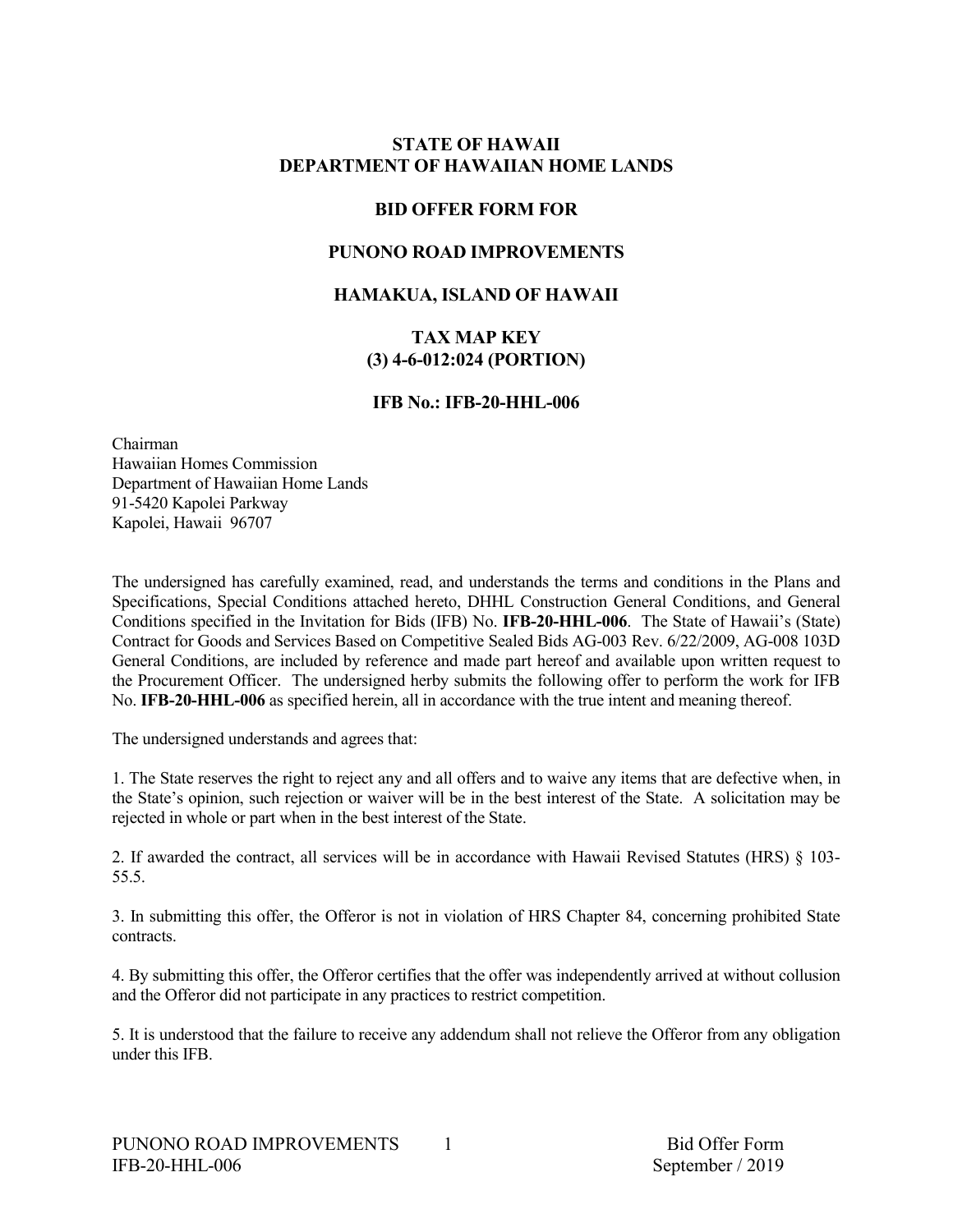Date:

#### The undersigned represents that it is: **(Check**  $\checkmark$  **one only)**

□ A **Hawaii business** incorporated or organized under the laws of the State of Hawaii; **OR**

□ A **Compliant Non-Hawaii business** not incorporated or organized under the laws of the State of Hawaii, is or shall be registered at the State of Hawaii Department of Commerce and Consumer Affairs Business Registration Division (DCCA-BREG) to do business in the State of Hawaii.

| Offeror is:<br>$\Box$ Sole Proprietor $\Box$ Partnership $\Box$ Corporation $\Box$ Joint Venture |                                         |                                       | $\Box$ Other:                                |
|--------------------------------------------------------------------------------------------------|-----------------------------------------|---------------------------------------|----------------------------------------------|
|                                                                                                  |                                         |                                       |                                              |
|                                                                                                  |                                         |                                       |                                              |
|                                                                                                  |                                         |                                       |                                              |
|                                                                                                  |                                         |                                       |                                              |
| E-Mail Address.: No. 1998                                                                        |                                         |                                       |                                              |
| Payment address (other than street address below)                                                |                                         |                                       |                                              |
|                                                                                                  | (Street Address, City, State, Zip Code) |                                       |                                              |
| <b>Business address</b>                                                                          |                                         |                                       |                                              |
|                                                                                                  | (Street Address, City, State, Zip Code) |                                       |                                              |
|                                                                                                  |                                         |                                       |                                              |
|                                                                                                  |                                         | Respectfully submitted:               |                                              |
|                                                                                                  |                                         | Authorized (Original) Signature       |                                              |
|                                                                                                  |                                         | Name and Title (Please Type or Print) |                                              |
|                                                                                                  | $\ast$                                  |                                       |                                              |
|                                                                                                  |                                         |                                       | <b>Exact Legal Name of Company (Offeror)</b> |

\*If Offeror shown above is a "dba" or a "division" of a corporation, furnish the exact legal name of the corporation under which the awarded contract will be executed: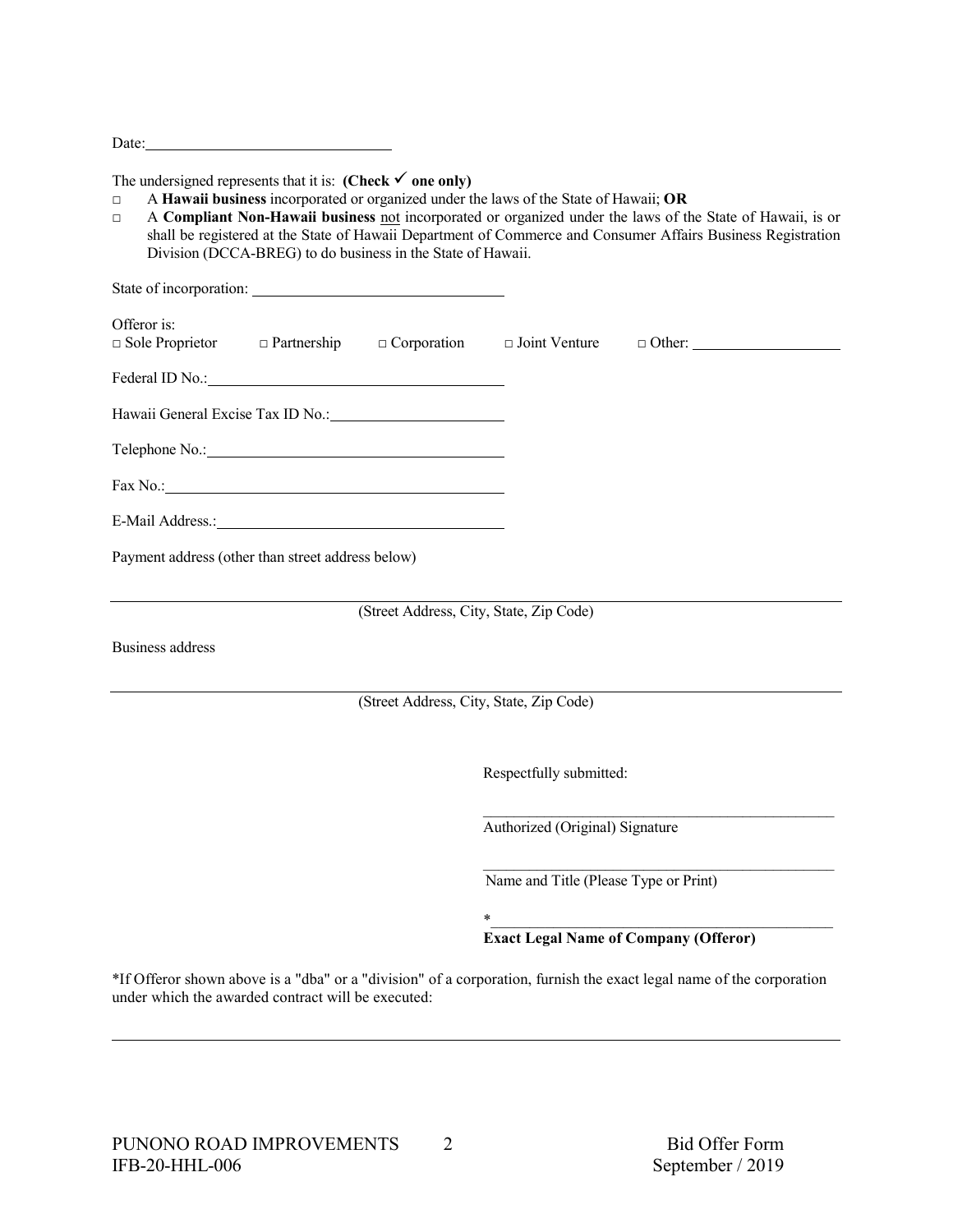The following bid is hereby submitted for IFB-20-HHL-006 to the Department of Hawaiian Home Lands.

|                |                      | <u>HISEIT DIU SCHEUUIE HEFE.</u>                   |       |          |
|----------------|----------------------|----------------------------------------------------|-------|----------|
|                | Item No. of          |                                                    | Unit  | Unit     |
|                | No. Units            | Description                                        | Price | Total    |
| $\mathbf{1}$   |                      | 4 Set of 4 pre-cast concrete panels with delivery, |       |          |
|                |                      | labor and materials including installation         |       | \$       |
| $\overline{2}$ |                      | 10 Pre-cast concrete blocks including installation |       |          |
|                |                      | as indicated                                       |       | S        |
|                | 3 1 Ton              |                                                    |       |          |
|                |                      | Gravel for grading and backfill as needed          |       |          |
| 4              |                      | 2 Set of 4 pre-cast concrete panels with delivery, |       |          |
| 5              |                      | labor and materials including installation         |       | \$       |
|                |                      |                                                    |       |          |
| $\#$           |                      | Contingency (unforeseen conditions)                |       | \$15,000 |
|                |                      |                                                    |       |          |
| $\#$           |                      |                                                    |       |          |
|                |                      |                                                    |       |          |
| #              |                      |                                                    |       |          |
|                |                      |                                                    |       | \$       |
| $\#$           |                      |                                                    |       |          |
|                |                      |                                                    |       | \$       |
| #              |                      |                                                    |       |          |
|                |                      |                                                    |       | \$       |
|                | <b>TOTAL SUM BID</b> |                                                    |       |          |
|                |                      |                                                    |       |          |
|                |                      |                                                    |       |          |

Rid Schedule here:

## **TOTAL SUM BID =**

**Dollars(\$ ).**

**The prices herein for the above items shall include all materials, labor, tools, equipment, machinery and all incidentals necessary, inclusive of general excise tax to install or to construct these items in place complete and in accordance with the plans and specifications contained in this IFB.**

The CONTRACTOR shall complete all work as specified or indicated in the Contract Documents on or before FEBRUARY, 2020 (90) calendar days after receiving written Notice to Proceed, subject to extensions, as may be granted.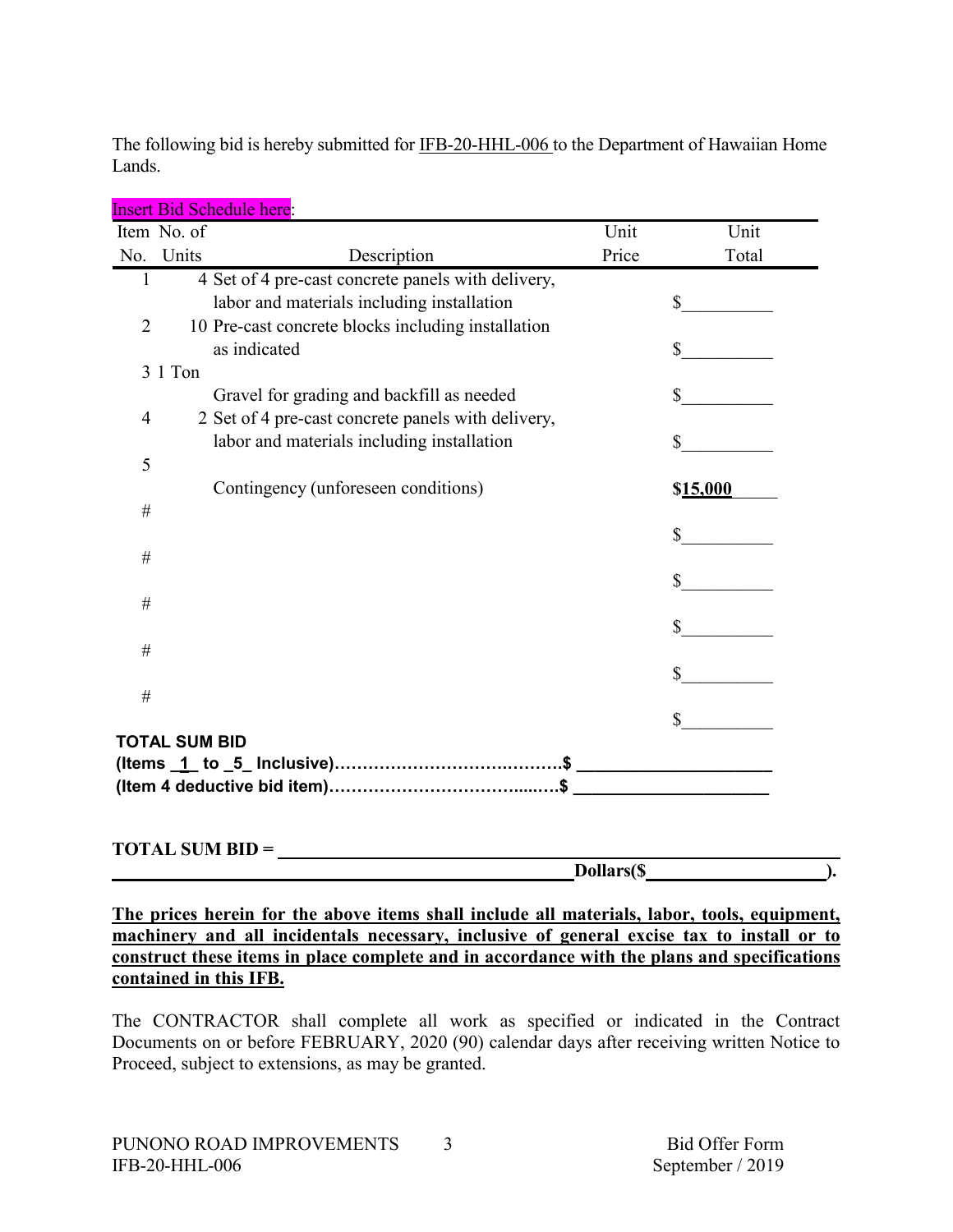# HAWAII PRODUCTS PREFERENCE

In accordance with HRS §103D-1002, the Hawaii products preference is applicable to this solicitation. Hawaii Products [are / may be] available for those items noted on the offer form. The Hawaii products list is available on the SPO webpage at http://hawaii.gov/spo, under For Vendors select *Hawaii Products Preferences* to view.

Offeror submitting a Hawaii Product (HP) shall identify the HP on the solicitation offer page(s). Any person desiring a Hawaii product preference shall have the product(s) certified and qualified if not currently on the Hawaii products list, prior to the deadline for receipt of offer(s) specified in the procurement notice and solicitation. The responsibility for certification and qualification shall rest upon the person requesting the preference.

Persons desiring to qualify their product(s) not currently on the Hawaii product list shall complete form SPO-038, *Certification for Hawaii Product Preference* and submit to the Procurement Officer issuing the solicitation (IFB or RFP), and provide all additional information required by the Procurement Officer. For each product, one form shall be completed and submitted (i.e. 3 products should have 3 separate forms completed). Form SPO-038 is available on the SPO webpage at http://spo.hawaii.gov/all-forms/. The manufacturers and producers must complete and submit SPO-38 to DHHL. The form must be received by DHHL no later than **2:00 p.m., September 20, 2019**. Submittal by facsimile (808 620-9299) is acceptable. If DHHL receives and approves SPO-38s relating to this solicitation DHHL will issue an addendum listing the additional certified and qualified Hawaii products by no later than eight (8) days prior to the bid opening**.**

Bidders may claim a Hawaii product preference for products that it manufactures or produces with its own workforce and equipment. The SPO-38, *Certification for Hawaii Product Preference*, must be submitted in accordance with the procedures described above in order for Bidder to claim a Hawaii product preference for such Hawaii products Bidder intends to use in this work.

When a solicitation contains both HP and non-HP, then for the purpose of selecting the lowest bid or purchase price only, the price offered for a HP item shall be decreased by subtracting 10% for the class I or 15% for the class II HP items offered, respectively. The lowest total offer, taking the preference into consideration, shall be awarded the contract unless the offer provides for additional award criteria. The contract amount of any contract awarded, however, shall be the amount of the price offered, exclusive of the preferences.

Change in Availability of Hawaii product. In the event of any change that materially alters the offeror's ability to supply Hawaii products, the offeror shall notify the procurement officer in writing no later than five working days from when the offeror knows of the change and the parties shall enter into discussions for the purposes of revising the contract or terminating the contract for convenience.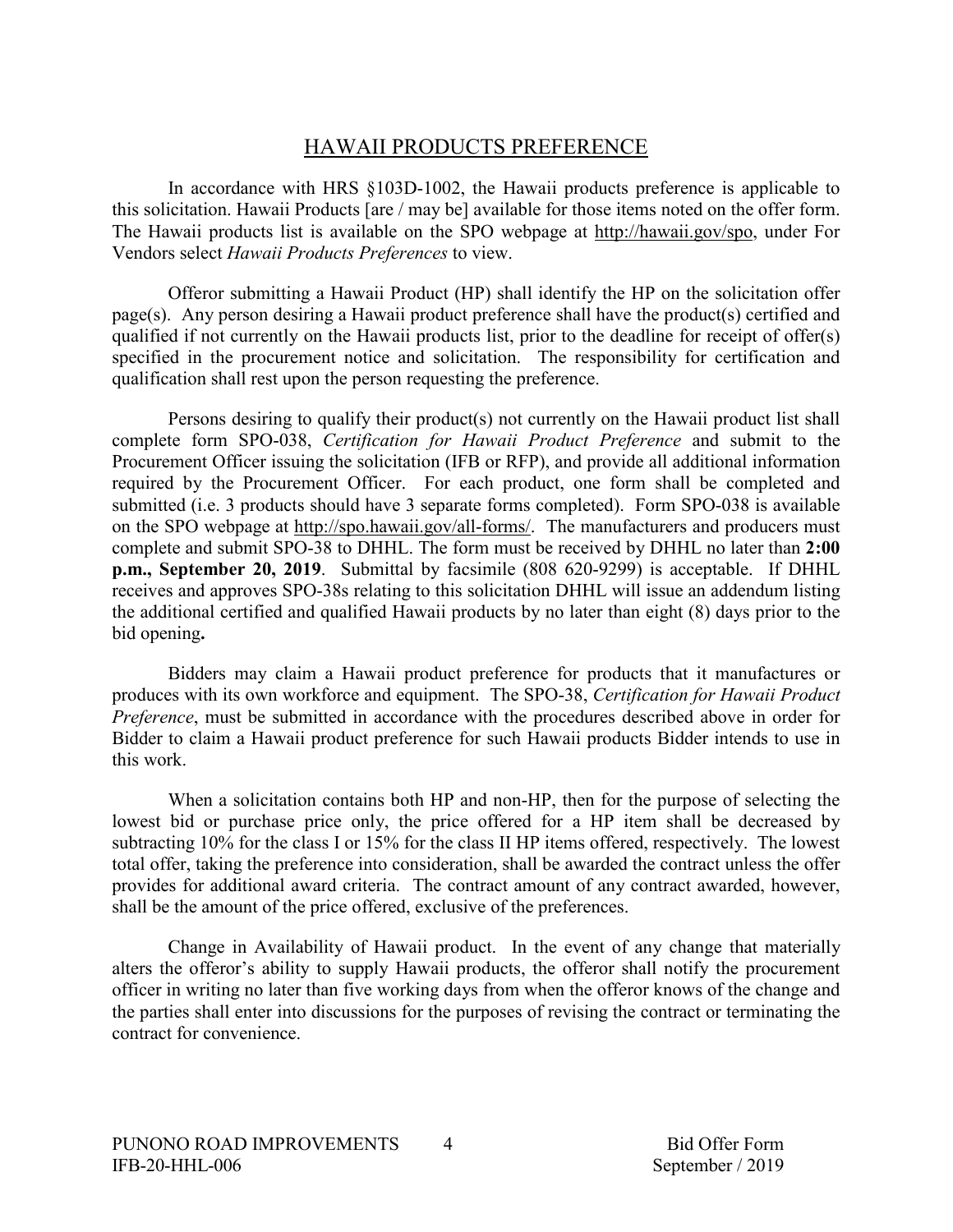|                                   | SCHEDULE OF ACCEPTABLE HAWAII PRODUCTS AND<br>DESIGNATION OF HAWAII PRODUCTS TO BE USED |                             |                                                                                                                      |
|-----------------------------------|-----------------------------------------------------------------------------------------|-----------------------------|----------------------------------------------------------------------------------------------------------------------|
| <b>ACCEPTABLE HAWAII PRODUCTS</b> |                                                                                         |                             | <b>HAWAII PRODUCTS TO BE USED</b><br>Cost FOB Jobsite, Unloaded Including<br>Applicable General Excise and Use Taxes |
| Description                       | Manufacturer                                                                            | <b>Base Bid</b>             | <b>Additive Alternate</b>                                                                                            |
|                                   |                                                                                         | $\frac{\text{S}}{\text{S}}$ | $\frac{1}{2}$                                                                                                        |
|                                   |                                                                                         | $\frac{\text{S}}{\text{S}}$ | $\frac{\sqrt{2}}{2}$                                                                                                 |
|                                   |                                                                                         | $\frac{1}{2}$               | $\mathcal{S}$                                                                                                        |
|                                   |                                                                                         | $\mathbb{S}$                | $\mathbb{S}$                                                                                                         |
|                                   |                                                                                         | $\mathbb{S}$                | $\frac{1}{2}$                                                                                                        |
|                                   |                                                                                         | $\mathbb{S}$                | $\frac{\text{S}}{\text{S}}$                                                                                          |
|                                   |                                                                                         | $\mathbb{S}$                | $\frac{\sqrt{2}}{2}$                                                                                                 |
|                                   |                                                                                         | $\mathbb S$                 | $\int$                                                                                                               |
|                                   |                                                                                         | $\mathbb{S}$                | $\mathbb{S}$                                                                                                         |
|                                   |                                                                                         | $\mathbb{S}$                | $\mathbb{S}$                                                                                                         |

It is further understood by the Bidder that if upon being granted Hawaii Products, and being awarded the contract, if the Bidder fails to use such products or meet the requirements of such preference, the Bidder shall be subject to penalties, if applicable.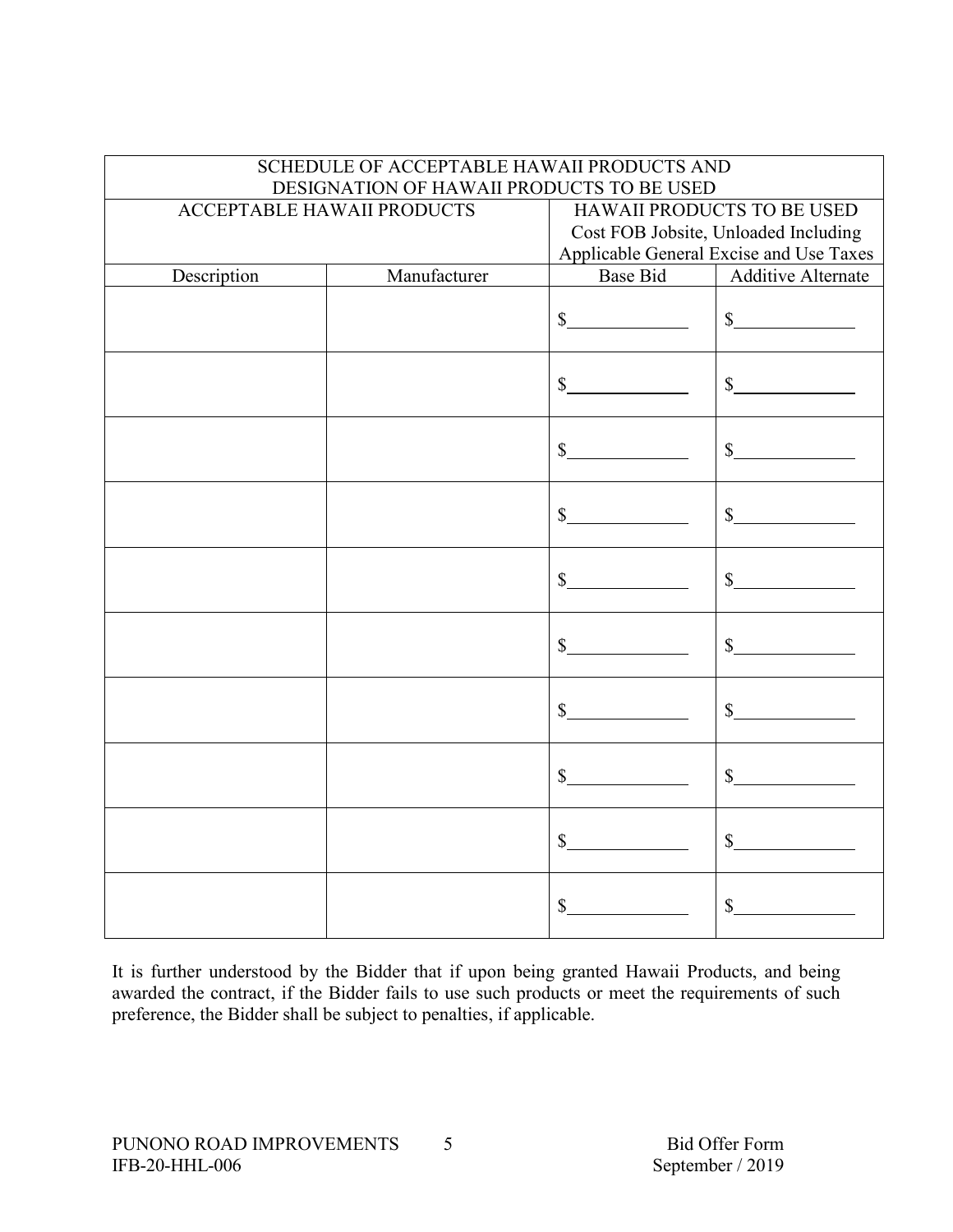# **APPRENTICESHIP AGREEMENT PREFERENCE**

Hawaii Revised Statutes §103-55.6 (ACT 17, SLH 2009) provides for a Hawai'i Apprenticeship Preference for public works contracts having an estimated value of \$250,000.00 or more. The preference shall be in the form of a 5% bid adjustment applied to the bidder's amount for bidders that are parties to apprenticeship agreements. The estimated value of this public works contract is \$250,000.00 or more and the apprenticeship agreement preference **shall** apply.

To be eligible for the preference, the bidder shall:

- 1. Be a party to an apprenticeship agreement registered with the DLIR at the time the bid is made for each apprenticeable trade the bidder will employ to construct the public works project for which the bid is being made.
	- a. The apprenticeship agreement shall be registered and conform to the requirements of HRS Chapter 372.
	- b. Subcontractors do not have to be a party to an apprenticeship agreement for the bidder to obtain the preference.
	- c. The bidder is not required to have apprentices in its employ at the time the bid is submitted to qualify for the preference.
	- d. If a bidder's employee is multi-skilled and able to perform work in more than one trade (for example, a project requires a carpenter and a laborer, and the employee is a carpenter, but is also able to perform the work of a laborer), the bidder need only be a party to the carpenter's apprenticeship agreement and does not need to be a party to the laborer's apprenticeship agreement in order to qualify for the preference. The bidder is not "employing" a laborer, only a carpenter, and so only needs to be a party to the carpenter's apprenticeship agreement.
	- e. Qualification for the preference is given on a project-by-project basis and depends upon the specific offer for a specific project. A bidder's employees may vary from project to project and may qualify for the preference on one project but may not qualify on another project. For example, on one project, if the bidder only employs carpenters to perform work in the carpentry and labor trades, then the bidder only needs to be a party to the carpenter's apprenticeship agreement in order to qualify for the preference. However, on another project if the same bidder employs both carpenters and laborers, then the bidder will not qualify for the preference if the bidder is only a party to the carpenter's apprenticeship agreement and not the laborer's apprenticeship agreement.
- 2. State the trades the bidder will employ to perform the work;
- 3. For each trade to be employed to perform the work, the bidder shall submit a completed signed original *CERTIFICATION OF BIDDER'S PARTICIPATION IN APPROVED*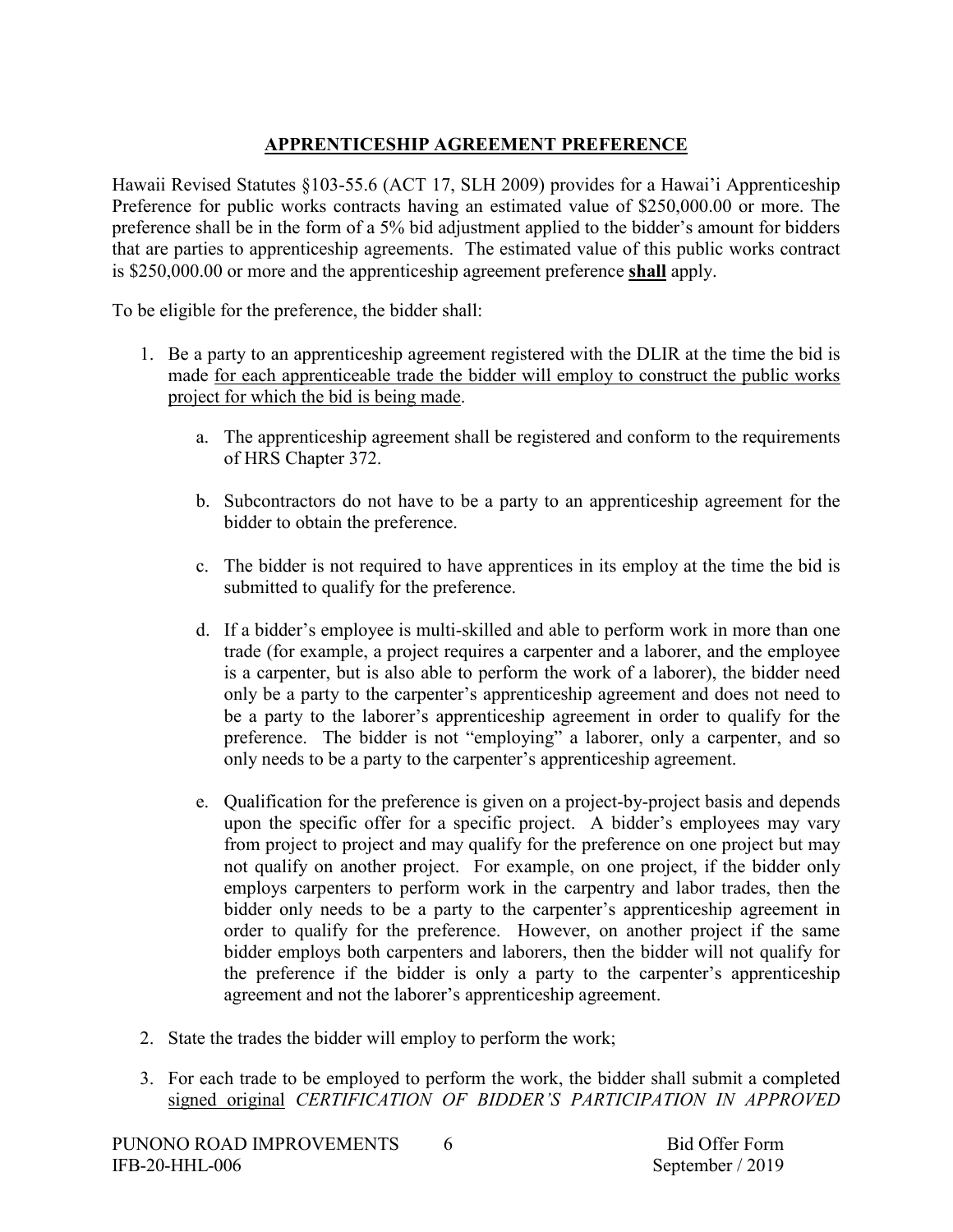*APPRENTICESHIP PROGRAM UNDER ACT 17* (*Certification Form 1)* verifying the participation in an apprenticeship program registered with the State Department of Labor and Industrial Relations (DLIR);

- 4. The *Certification Form 1* shall be authorized by an apprenticeship sponsor of the DLIR list of registered apprenticeship programs. The authorization shall be an original signature by an authorized official of the apprenticeship sponsor; and
- 5. The completed *Certification Form 1* for each trade must be submitted by the bidder with the offer. A facsimile or copy is acceptable to be submitted with the offer; however, the completed **signed original** must be submitted within five (5) working days of the due date of the offer. If the signed original is not received within this timeframe, the preference may be denied. Previous certifications shall not apply.

Failure to comply with ALL of the conditions noted above, without exception, shall disqualify the Bidder from qualifying for, and thus receiving, benefit of the Hawai'i Apprenticeship Preference.

The *Certification Form 1* and the List of Construction Trades in Registered Apprenticeship Programs is available on the DLIR website at: http://labor.hawaii.gov/wdd/.

Upon receiving *Certification Form 1*, the DHHL will verify with DLIR that the apprenticeship program is on the list of apprenticeship programs registered with the DLIR. If the program(s) are not confirmed by the DLIR, the bidder will not qualify for the preference.

If the bidder is certified to participate in an apprenticeship program for each trade which will be employed by the bidder for the project, a preference will be applied to decrease the bidder's total bid amount by five per cent (5%) for evaluation purposes.

Should the bidder qualify for other preferences (for example, Hawaii Products Preference), all applicable preferences shall be applied to the bid amount.

While preference for Hawai'i Apprenticeship will be taken into consideration to determine the low bidder, the contract awarded shall be the original bid amount, exclusive of any preferences. The preference is only for evaluation purposes.

The bidder hereby certifies that it will employ the following apprenticeable trades to perform the work for this project: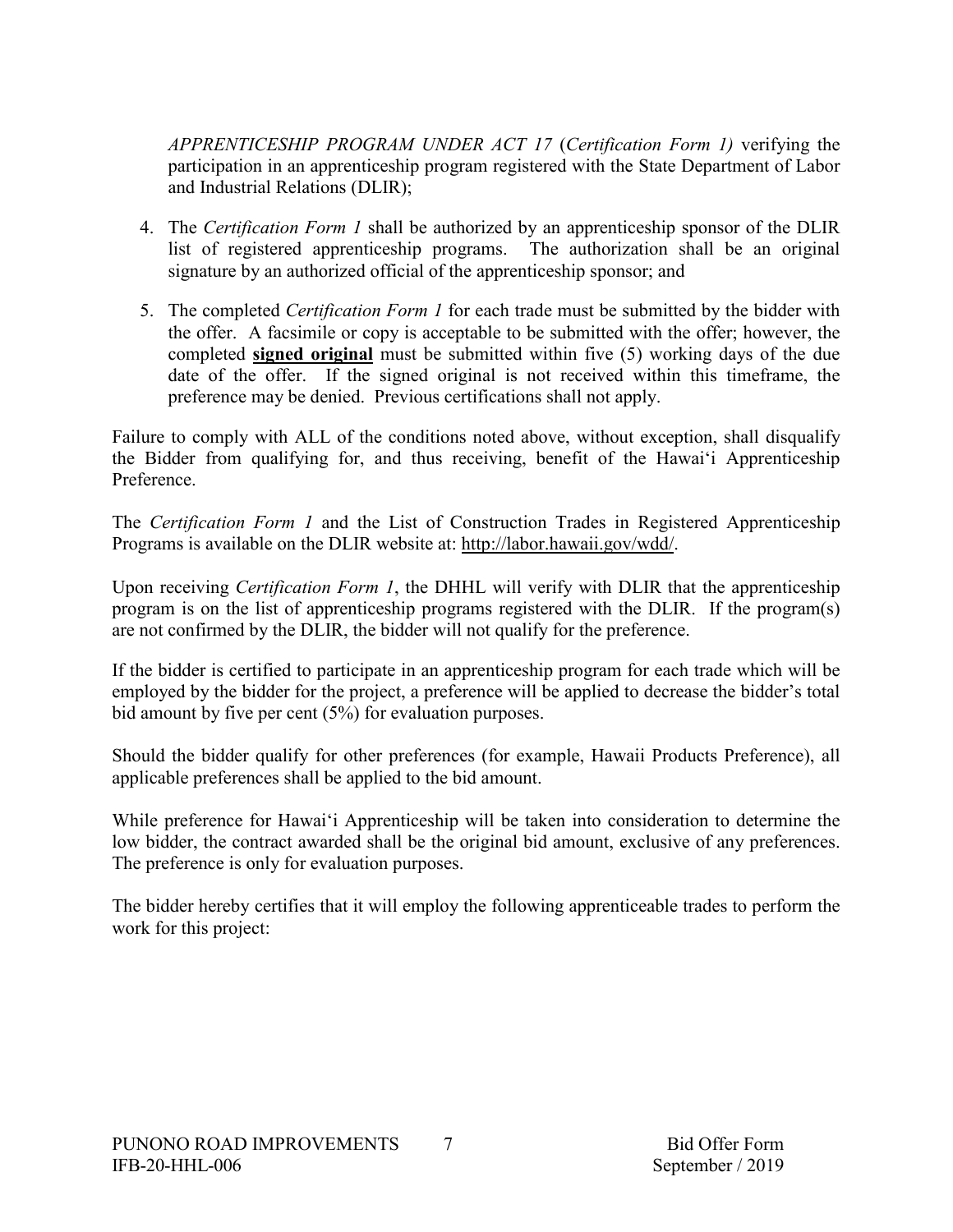| LIST OF APPRENTICEABLE TRADES TO BE EMPLOYED |                                |  |  |  |
|----------------------------------------------|--------------------------------|--|--|--|
| <b>TRADE</b>                                 | APPRENTICESHIP PROGRAM SPONSOR |  |  |  |
|                                              |                                |  |  |  |
|                                              |                                |  |  |  |
|                                              |                                |  |  |  |
|                                              |                                |  |  |  |
|                                              |                                |  |  |  |
|                                              |                                |  |  |  |
|                                              |                                |  |  |  |
|                                              |                                |  |  |  |
|                                              |                                |  |  |  |
|                                              |                                |  |  |  |
|                                              |                                |  |  |  |
|                                              |                                |  |  |  |
|                                              |                                |  |  |  |
|                                              |                                |  |  |  |
|                                              |                                |  |  |  |
|                                              |                                |  |  |  |
|                                              |                                |  |  |  |
|                                              |                                |  |  |  |
|                                              |                                |  |  |  |
|                                              |                                |  |  |  |
|                                              |                                |  |  |  |
|                                              |                                |  |  |  |
|                                              |                                |  |  |  |
|                                              |                                |  |  |  |

(Add additional sheets if necessary)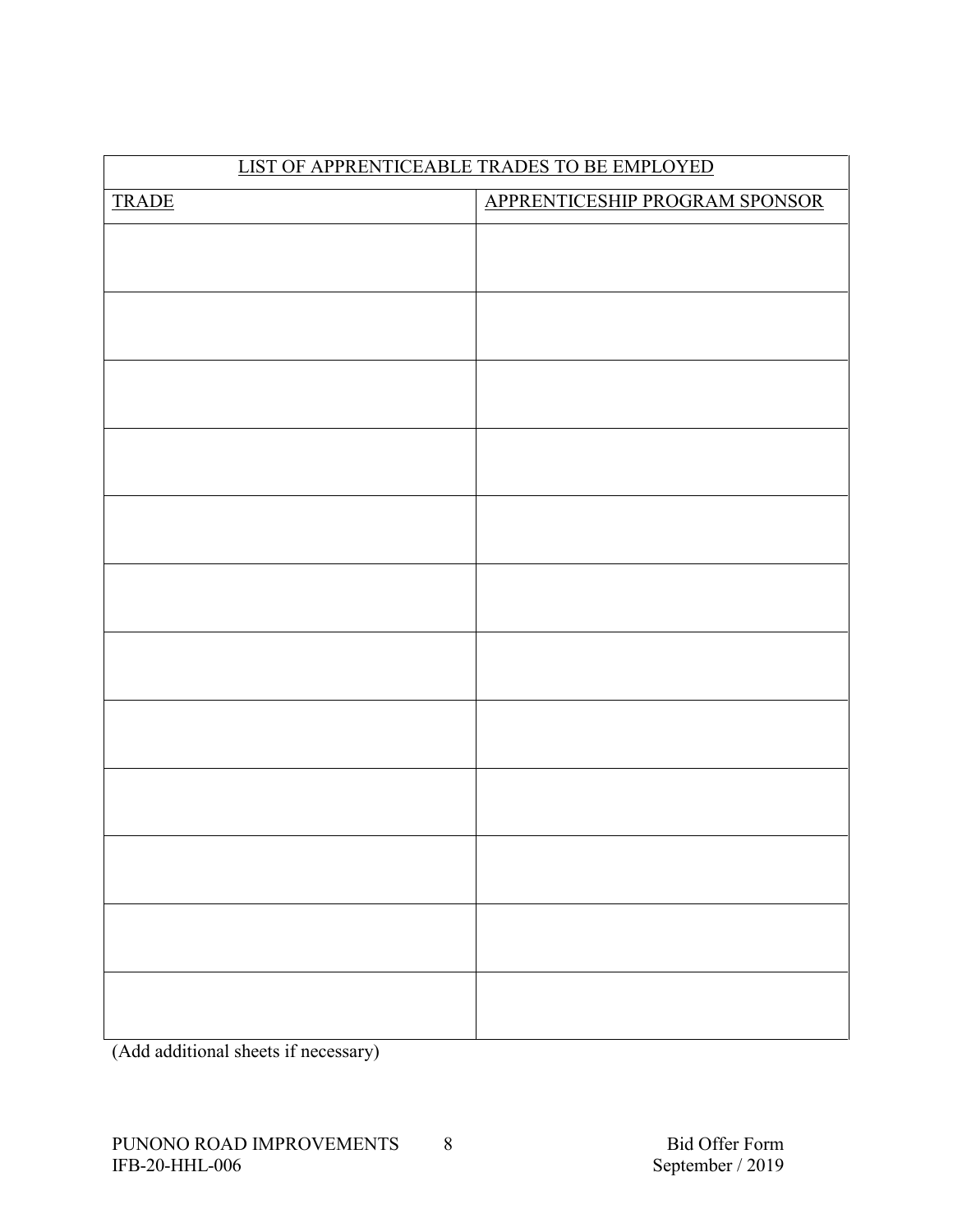# **ALL JOINT CONTRACTORS OR SUBCONTRACTORS TO BE ENGAGED ON THIS PROJECT**

The Bidder certifies that the following is a complete listing of all joint Contractors or Subcontractors covered under Chapter 444, Hawaii Revised Statutes, who will be engaged by the Bidder on this project to perform the nature and scope of work indicated pursuant to Section 103D-302, Hawaii Revised Statutes, and understands that failure to comply with this requirement shall be just cause for rejection of the bid.

The Bidder further understands that only those joint Contractors or Subcontractors listed shall be allowed to perform work on this project and that all other work necessary shall be performed by the Bidder with his own employees. If no joint Contractor or Subcontractor is listed, it shall be construed that all of the work shall be performed by the Bidder with his own employees.

The Bidders must be sure that they possess and that the Subcontractors listed in the bid possess all the necessary licenses needed to perform the work for this project. The bidder shall be solely responsible for assuring that all the specialty licenses required to perform the work are covered in his bid.

The Bidder shall include the license number of the joint Contractors or Subcontractors listed below. Failure to provide the correct names and license numbers as registered with the Contractor's Licensing Board may cause rejection of the bid submitted.

| Complete Firm Name of Joint | License | Hawaii Tax ID | Nature and Scope of Work |
|-----------------------------|---------|---------------|--------------------------|
| Contractor or Subcontractor | Number  | Number        | to be Performed          |
|                             |         |               |                          |
|                             |         |               |                          |
|                             |         |               |                          |
|                             |         |               |                          |
|                             |         |               |                          |
|                             |         |               |                          |
|                             |         |               |                          |
|                             |         |               |                          |
|                             |         |               |                          |
|                             |         |               |                          |
|                             |         |               |                          |
|                             |         |               |                          |
|                             |         |               |                          |
|                             |         |               |                          |

(Add additional sheets if necessary)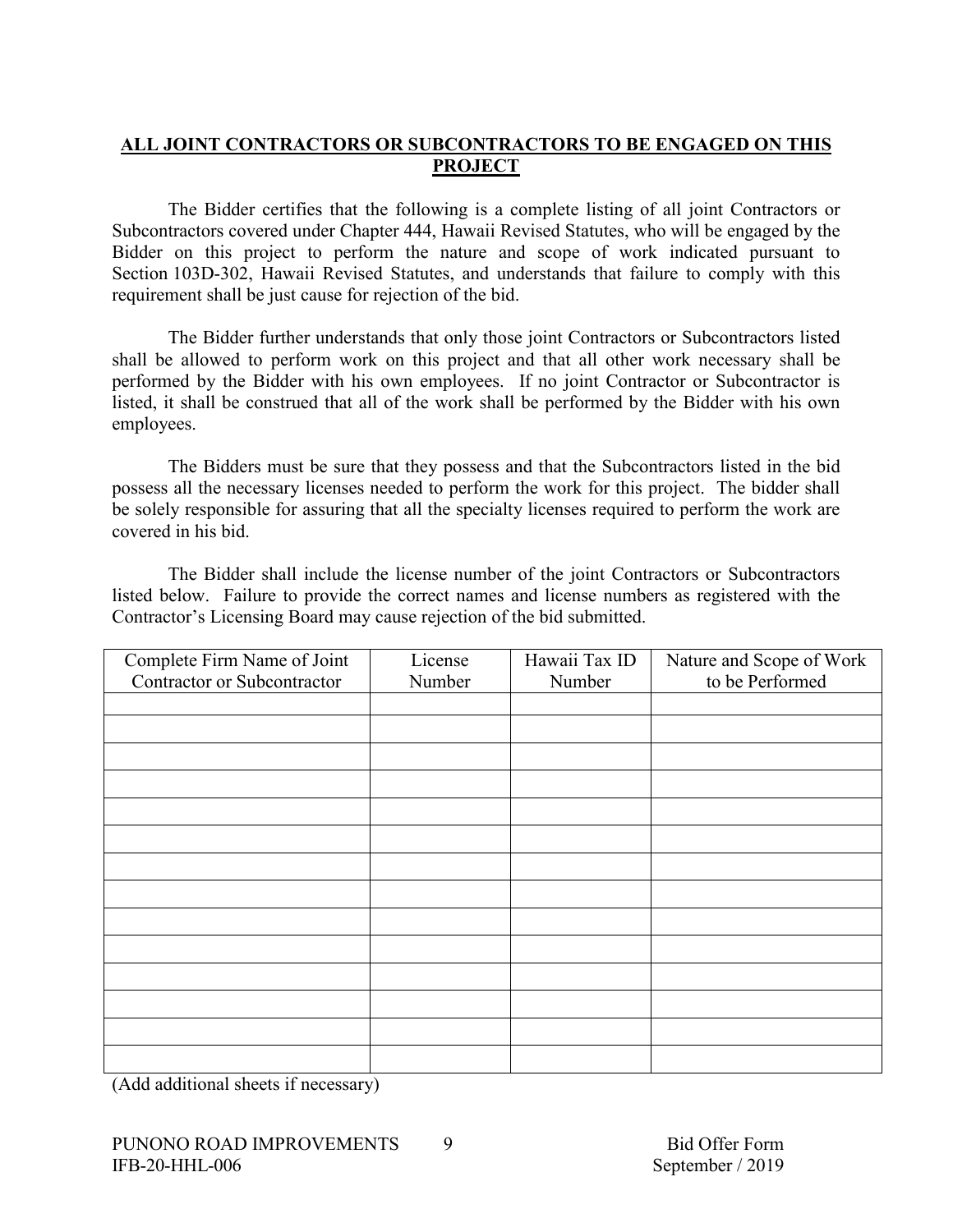# **METHOD OF AWARD**

Bidder is required to bid on the entire project. The low bidder shall be determined by the procedures outlined in items 1) through 4) below:

- 1) Prior to opening of bids, the State will determine the amount of funds available for the project. This amount will be designated the "control amount". The control amount shall be announced at, and prior to the opening of bids.
- 2) The Base Bid and Alternate, if any, of each Bidder will be adjusted to reflect the applicable preferences in accordance with Chapter 103D, HRS. The Alternate, if any, will then be added to the Base Bid and compared with the control amount.
- 3) The low bidder shall be the Bidder having the lowest aggregate amount, within the control amount (after application of the various preferences), for the Base Bid plus the Alternate, if any.
- 4) If adding the Alternate, if any, would make the aggregate amount exceed the control amount for all Bidders, the low bidder shall be the Bidder having the lowest Base Bid after application of the various preferences.

It is further understood and agreed that:

- 1) The Chairman reserves the right to reject any and/or all bids and waive any defects when, in his opinion, such rejection or waiver will be in the best interest of the State.
- 2) After determining the low bidder, an award may be made either on the amount of the Base Bid alone, or including the Alternate (exclusive of preferences), if:
	- a. It is in the best interest of the State;
	- b. Funds are available at time of the award; and
	- c. The combination of the Base Bid plus Alternate does not change the apparent low bidder.
- 3) In the event the Base Bid for all Bidders exceed the control amount, the Chairman reserves the right to negotiate with the lowest responsible and responsive bidder to award a contract within available funds.
- 4) In the event the award is made for the Base Bid alone, the Chairman reserves the right to amend the contract at a later date to include the Alternate should funds subsequently become available.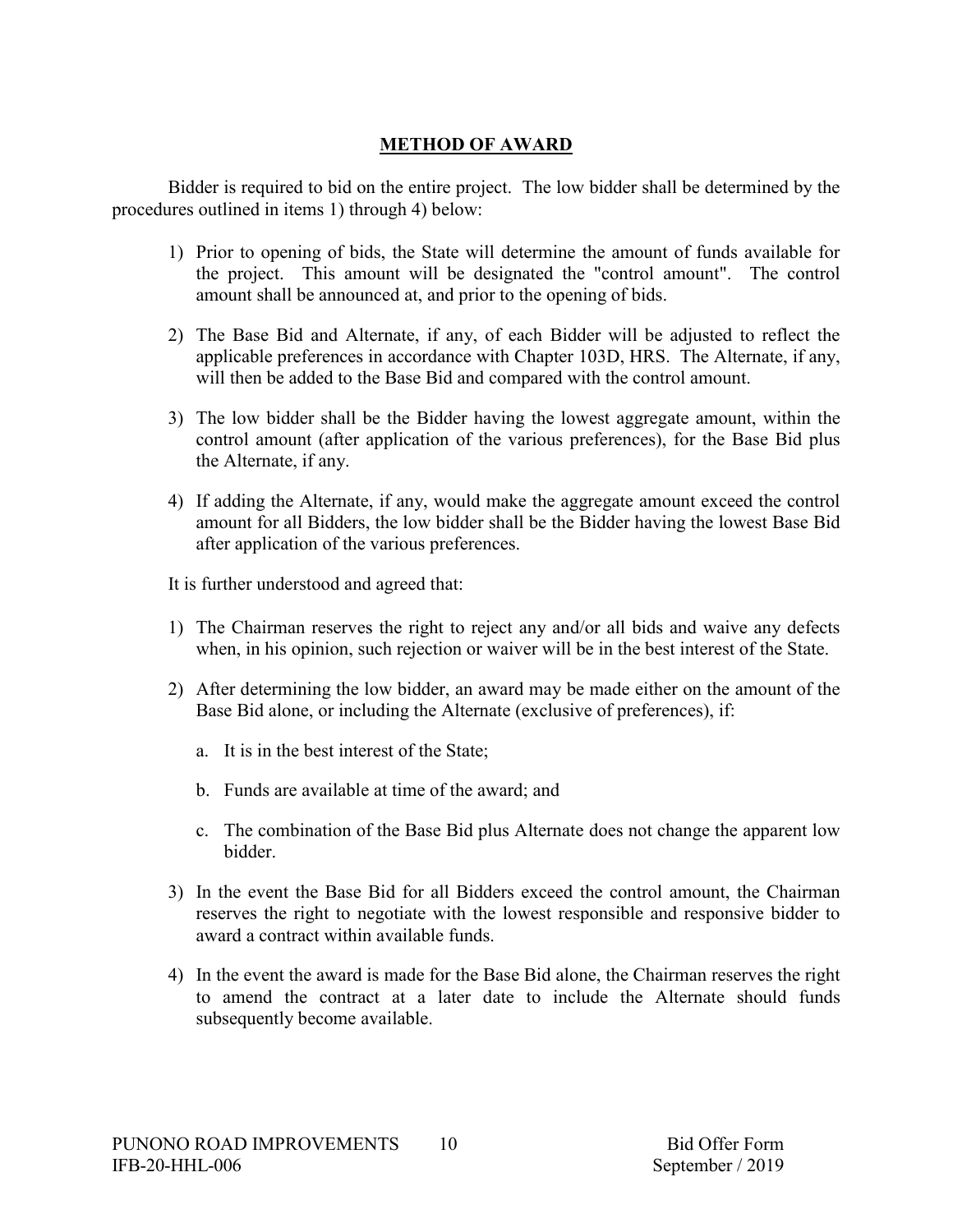# **OTHER CONDITIONS**

- 1) The liquidated damages per working day for failure to complete the work on time have been determined and are noted in the Special Conditions of the sample contract.
- 2) By submitting this bid, the undersigned is declaring that his firm has not been assisted or represented on this matter by an individual who has, in a State capacity, been involved in the subject matter of this contract in the past one (1) year.
- 3) By submitting this bid, the undersigned is declaring that Bidder's own organization will perform at least 20% of the contractor's work. For the purposes of this section, the Contractor's work is defined as: direct cost labor for contractor's forces; direct cost materials installed by the contractor's direct cost labor force; direct cost equipment, either owned or leased, used by the contractor's direct cost labor force; and field overhead cost to include: field supervision, field office trailer (if any), field office equipment and supplies, etc.
- 4) Upon the acceptance of the bid by the Chairman, the undersigned must enter into and execute a contract for the same and furnish a Performance and Payment Bond, as required by law. These bonds shall conform to the provisions of Sections 103D-324 and 325, Hawaii Revised Statutes, and any law applicable thereto.
- 5) The quantities given herewith are approximate only and are subject to increase or decrease.
- 6) The estimated quantities shown for items for which a UNIT PRICE is asked in this bid are only for the purpose of comparing on a uniform basis bids offered for the work under this contract. No claim shall be filed for anticipated profit or loss because of any difference between the quantities of the various classes of work done or the materials and equipment actually installed and the said estimated quantities. Payment on UNIT PRICE items will be made only for the actual number of units incorporated into the finished project at the contract UNIT PRICE.
- 7) If the product of the UNIT PRICE BID and the number of units does not equal the total amount stated by the undersigned in the Bid for any item, it will be assumed that the error was made in computing the total amount. For the purpose of determining the lowest Bidder, the stated UNIT PRICE alone will be considered as representing the Bidder's intention and the total amount bid on such items shall be considered to be the amount arrived at by multiplying the UNIT PRICE by the number of units.
- 8) Certification for Safety and Health Programs for Bids in Excess of \$100,000. In accordance with Sections 103D-327 and 396-18, Hawaii Revised Statutes, by submitting this bid, the undersigned certifies that his firm will have a written Safety and Health Plan for this project that will be available and implemented by the Notice to Proceed date of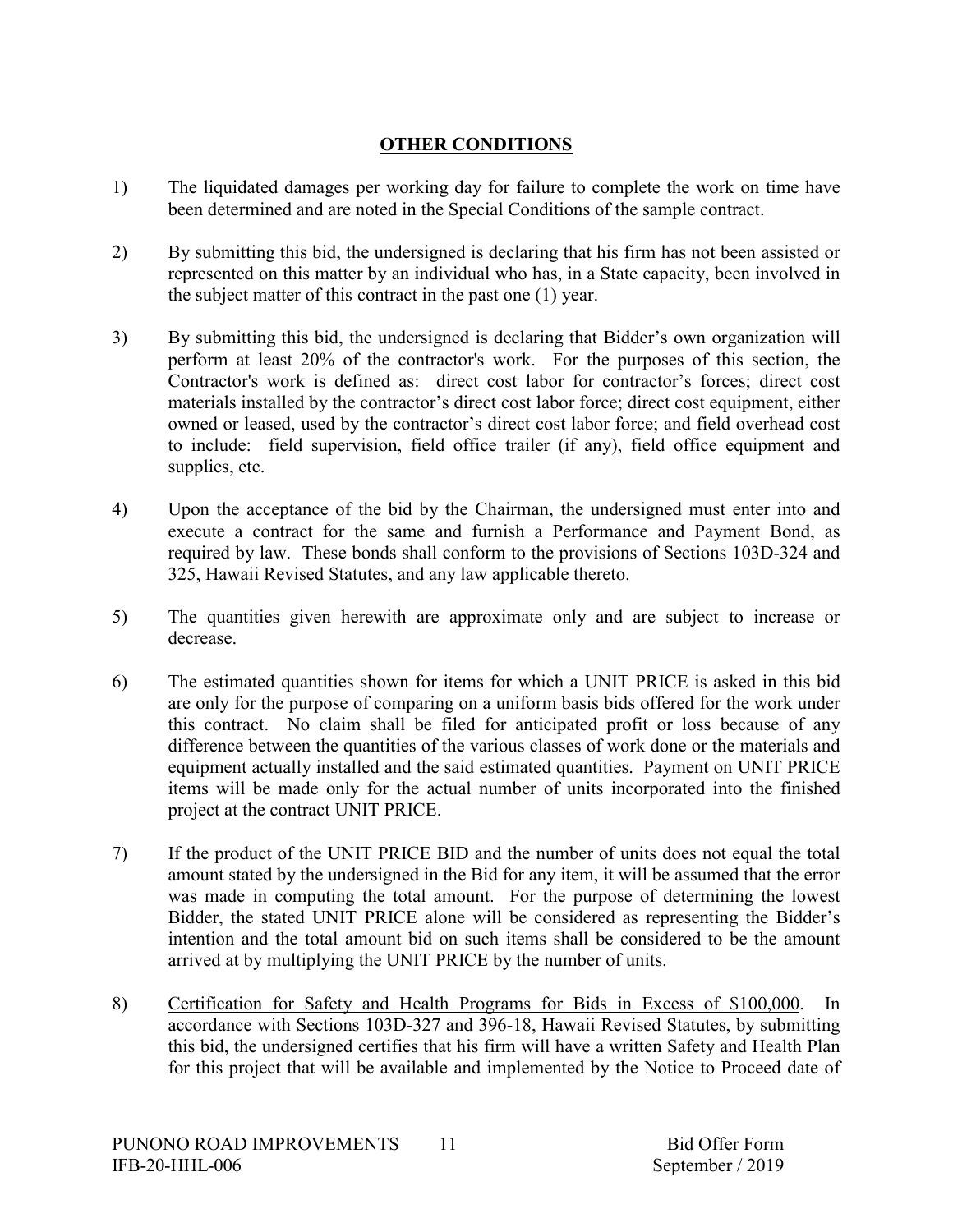this project. Details of the requirements of this plan may be obtained from the Department of Labor and Industrial Relations, Occupational, Safety and Health Division.

9) Any contract arising out of this offer is subject to the approval of the Department of the Attorney General as to form, and to all further approvals, including the approval of the Governor, required by statute, regulation, rule, order, or other directive.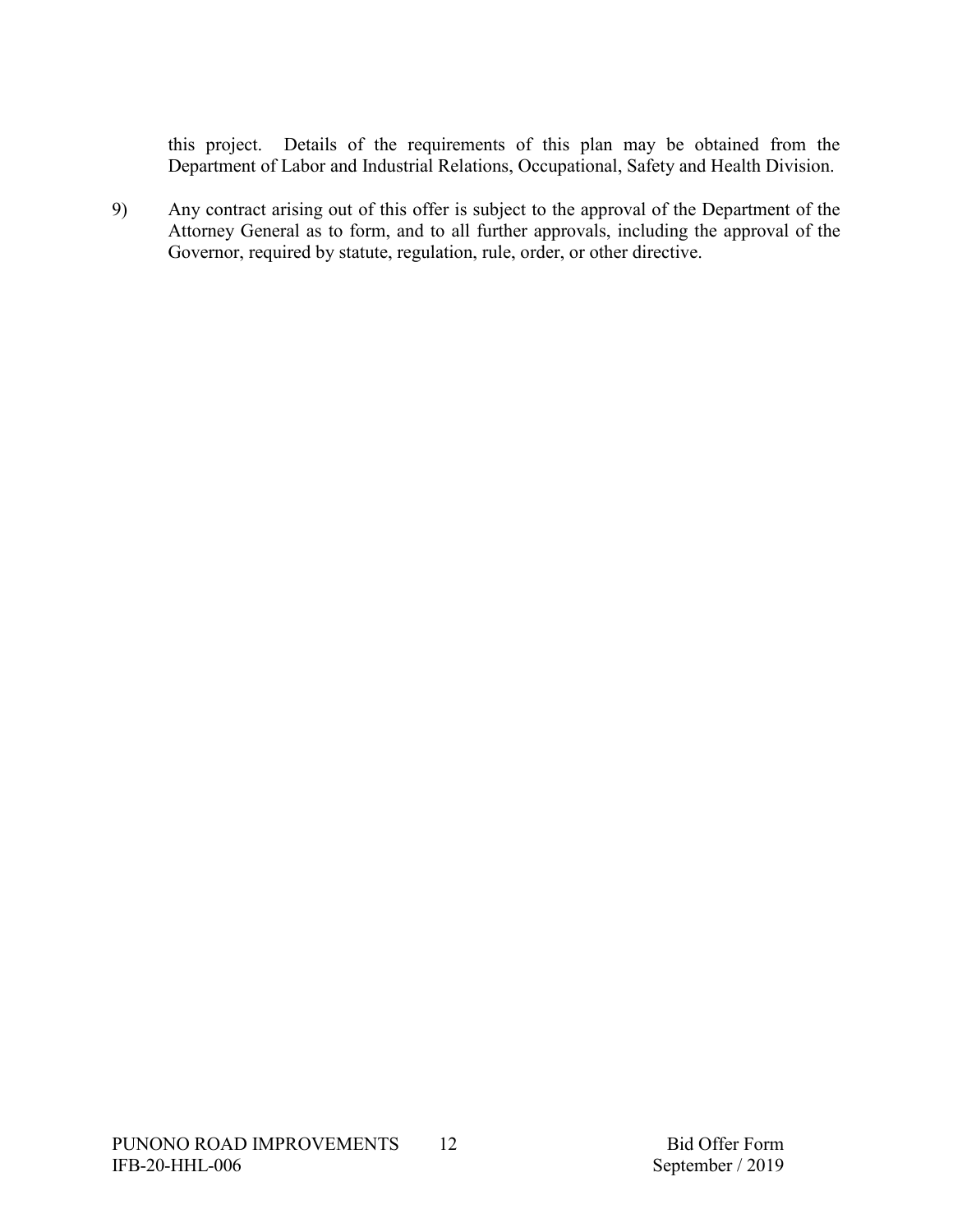Receipt of the following addenda issued by the Department is acknowledged by the date(s) of receipt indicated below:

|                | Date |                | Date |
|----------------|------|----------------|------|
| Addendum No. 1 |      | Addendum No. 5 |      |
| Addendum No. 2 |      | Addendum No. 6 |      |
| Addendum No. 3 |      | Addendum No. 7 |      |
| Addendum No. 4 |      | Addendum No. 8 |      |

It is understood that failure to receive any such addendum shall not relieve the Contractor from any obligation under this IFB as submitted.

Bid Security in the amount of:

| DOLLARS<br>$\Box$ $\cap$ $\Box$ $\cap$<br>ιυ<br><b>DOLLINO</b> |  |
|----------------------------------------------------------------|--|
|                                                                |  |

as required by law, is enclosed herewith in the form of:

| $($ ) Surety Bond $(*1)$           | $($ ) Official Check $(*3)$          |
|------------------------------------|--------------------------------------|
| $\frac{1}{2}$ Legal Tender (*2)    | $\frac{1}{2}$ Share Certificate (*3) |
| $(\ )$ Cashier's Check $(*3)$      | $($ ) Teller's Check $(*3)$          |
| (*3) Certificate of Deposit $(*3)$ | $($ ) Treasurer's Check $(*3)$       |
| $\int$ Certified Check (*3)        |                                      |

Respectfully submitted,

Name of Company, Joint Venture or Partnership

License No.

Signature (\*4)

Title:

By

Date:

Address:

Telephone No.: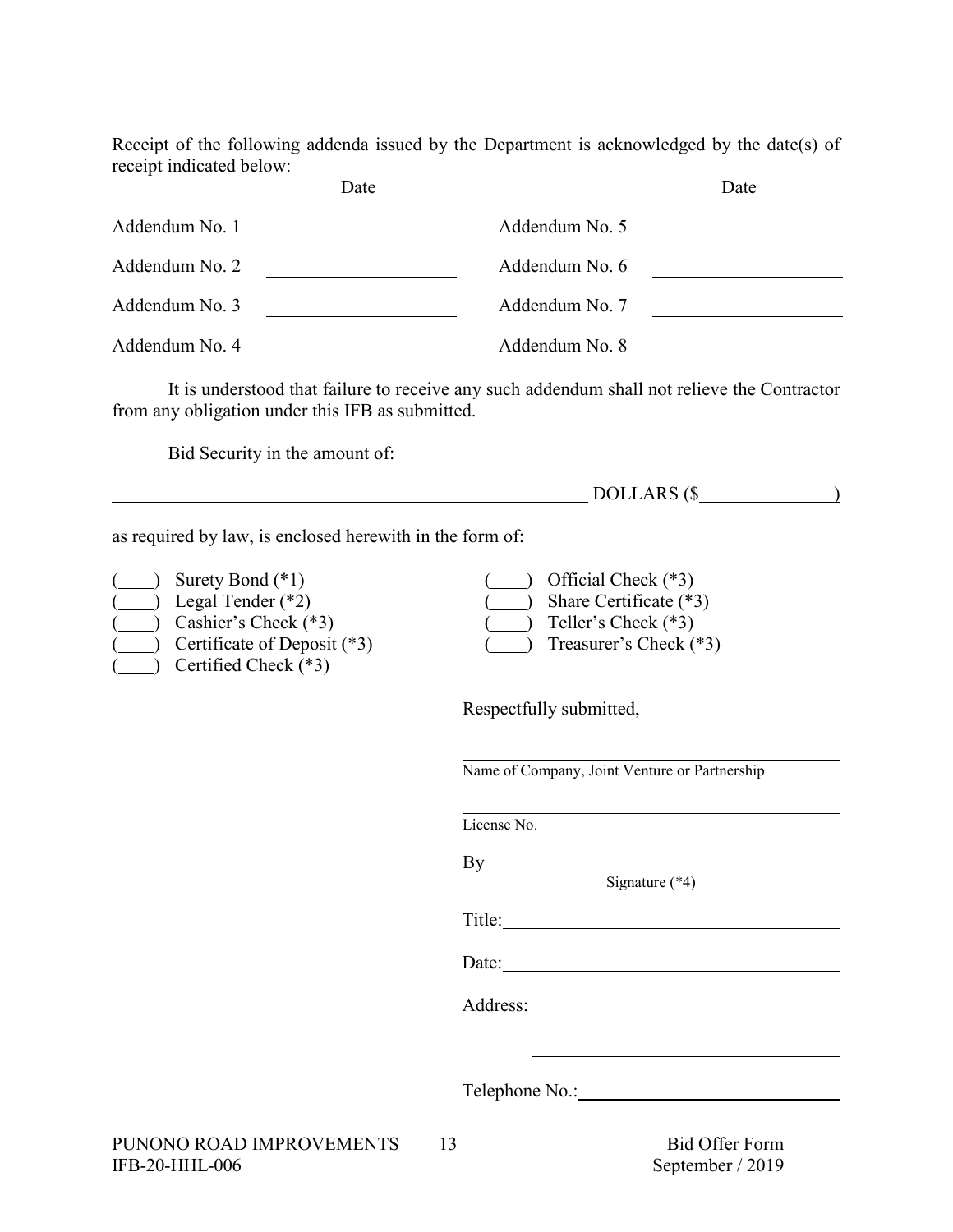# IF A CORPORATION, AFFIX CORPORATE SEAL TO SIGNATURE.

THIS BID FORM MAY NOT BE ALTERED AND BIDDERS MAY NOT QUALIFY OR CONDITION THEIR BIDS IN ANY WAY.

PLEASE FILL OUT THE ATTACHED CERTIFICATE OF RESOLUTION GIVING EVIDENCE OF THE AUTHORITY OF THIS OFFICER TO SUBMIT BIDS ON BEHALF OF THE COMPANY.

# NOTES:

- \*1. Surety bond underwritten by a company licensed to issue bonds in this State;
- \*2. Legal tender; or
- \*3. A certificate of deposit; share certificate; or cashier's, treasurer's, teller's, or official check accepted by, and payable on demand to the State by a bank, a savings institution, or credit union insured by the Federal Deposit Insurance Corporation of the National Credit Union Administration.
	- A. These instruments may be utilized only to a maximum of \$100,000.
	- B. If the required security or bond amount totals over \$100,000, more than one instrument not exceeding \$100,000 each and issued by different financial institutions shall be accepted.
- \*4. Please attach to this page evidence of the authority of this officer to submit bids on behalf of the Company, and also the names and residence addresses of all officers of the Company.
- \*5. Fill in all blank spaces with information asked for or bid may be invalidated. BID MUST BE INTACT; MISSING PAGES MAY INVALIDATE YOUR BID.